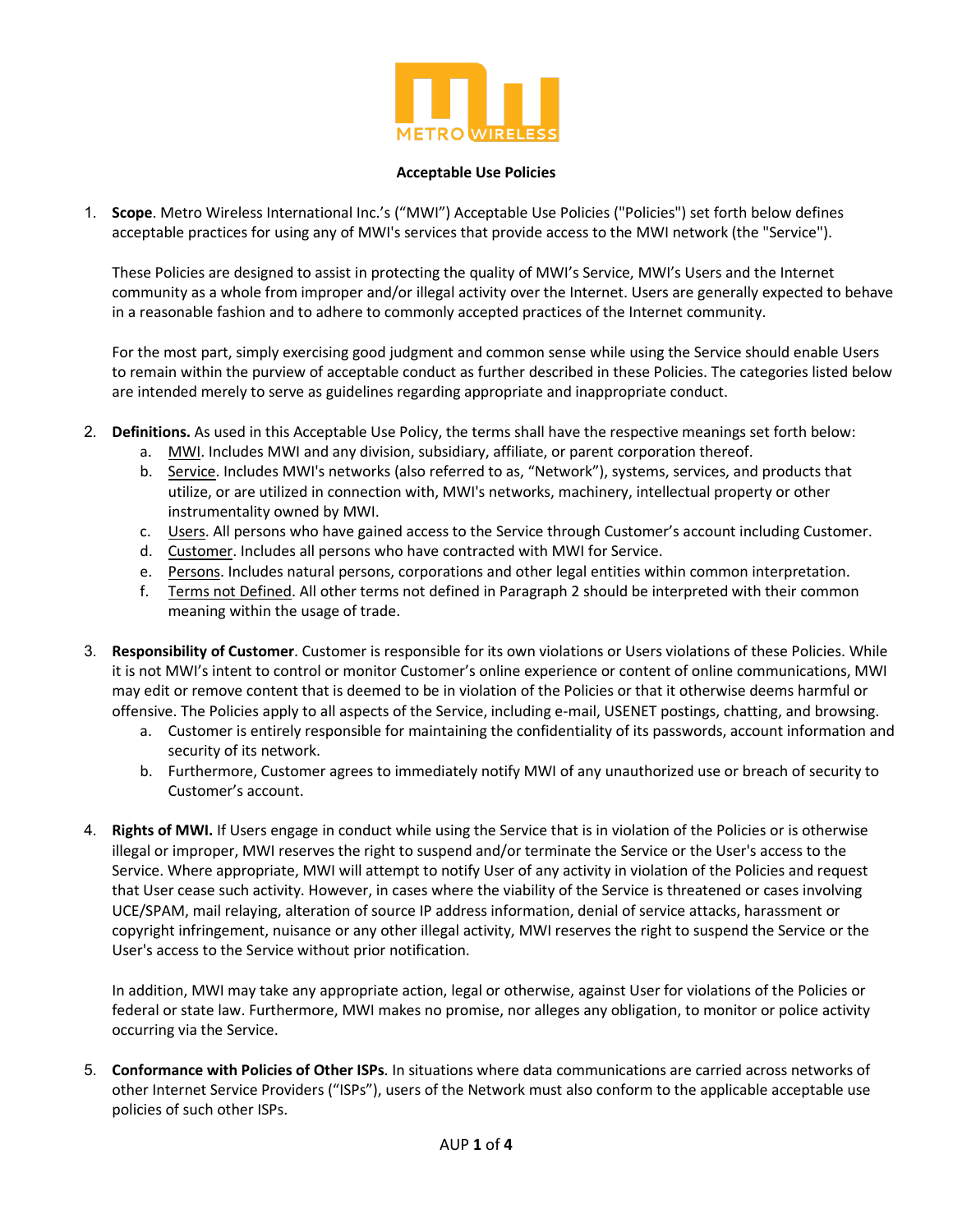- 6. **Filters**. Filters against particular networks or traffic types are generally available for Customers and Users from a variety of sources. In addition, in certain circumstances and for an applicable fee, MWI may be able to install other filters upon the customer's request.
- 7. **Configuration.** Users of the Network are responsible for configuring their own systems to provide the maximum possible accountability. For example, Users should ensure that there are clear "path" lines in news headers so that the originator of a post may be identified. Users should also configure their Mail Transport Agents ("MTA") to authenticate (by look-up on the name or similar procedures) any system that connects to perform a mail exchange, and should generally present header data as clearly as possible. Users should maintain logs of dynamically assigned IP addresses.
- 8. **Unauthorized Access/Interference.** Users may not attempt to gain unauthorized access to, or attempt to interfere with or compromise the normal functioning, operation, or security of any network, system, computing facility, equipment, data, or information. Users may not use the Service to engage in any activities that may interfere with the ability of others to access or use the Service or the Internet. Users may not use the Service to monitor any data, information, or communications on any network or system without authorization. Users may not attempt to gain unauthorized access to other User accounts or passwords.
	- a. Users of the MWI Network are responsible for educating themselves and configuring their systems with basic security. Should User's security systems be attacked, User is responsible for reporting the violation and then fixing the exploited system.
	- b. Users are prohibited from intentionally or negligently injecting false data into the Internet. Examples may include, User injecting bad routing information (including but not limited to the announcing of networks owned by someone else or reserved by the Internet Assigned Numbers Authority) or incorrect DNS information.
- 9. **UCE/Spamming/Mailbombing.** Users may not use the Service to transmit excessive volumes of unsolicited commercial e-mail messages or deliberately send excessively large attachments to one recipient. Any unsolicited commercial e-mail messages or a series of unsolicited commercial e-mail messages or large attachments sent to one recipient constitutes Unsolicited Commercial E-mail ("UCE") and is prohibited. In addition, "spamming" or "mailbombing" is also prohibited. Use of the service of another provider to send UCE, spam or mailbombs, to promote a site hosted on or connected to the MWI network, is similarly prohibited. Likewise, Users may not use the Service to collect responses from mass unsolicited e-mail messages.
- 10. **Spoofing/Fraud**. Users may not attempt to send e-mail messages or transmit any electronic communications using a name or address of someone other than the User for purposes of deception. Any attempt to impersonate someone else by altering source IP address information or by using forged headers or other identifying information is prohibited. Any attempt to fraudulently conceal, forge, or otherwise falsify a User's identity in connection with use of the Service is prohibited.
- 11. **E-Mail Relay.** Any use of another party's electronic mail server to relay e-mail without express permission from such other party is prohibited.
- 12. **USENET Postings**. All postings to USENET groups must comply with that group's charter and other policies. Users are prohibited from cross-posting to unrelated news groups or to any news groups where the post does not meet that group's charter. Continued posting of off-topic messages, including commercial messages (unless specifically invited by charter), is prohibited. Disrupting newsgroups with materials, postings, or activities that are (as determined by MWI in its sole discretion) unlawful, obscene, threatening, abusive, libelous, hateful, excessive, or repetitious, unless such materials or activities are expressly allowed or encouraged under the newsgroup's name, FAQ, or charter, is strictly prohibited.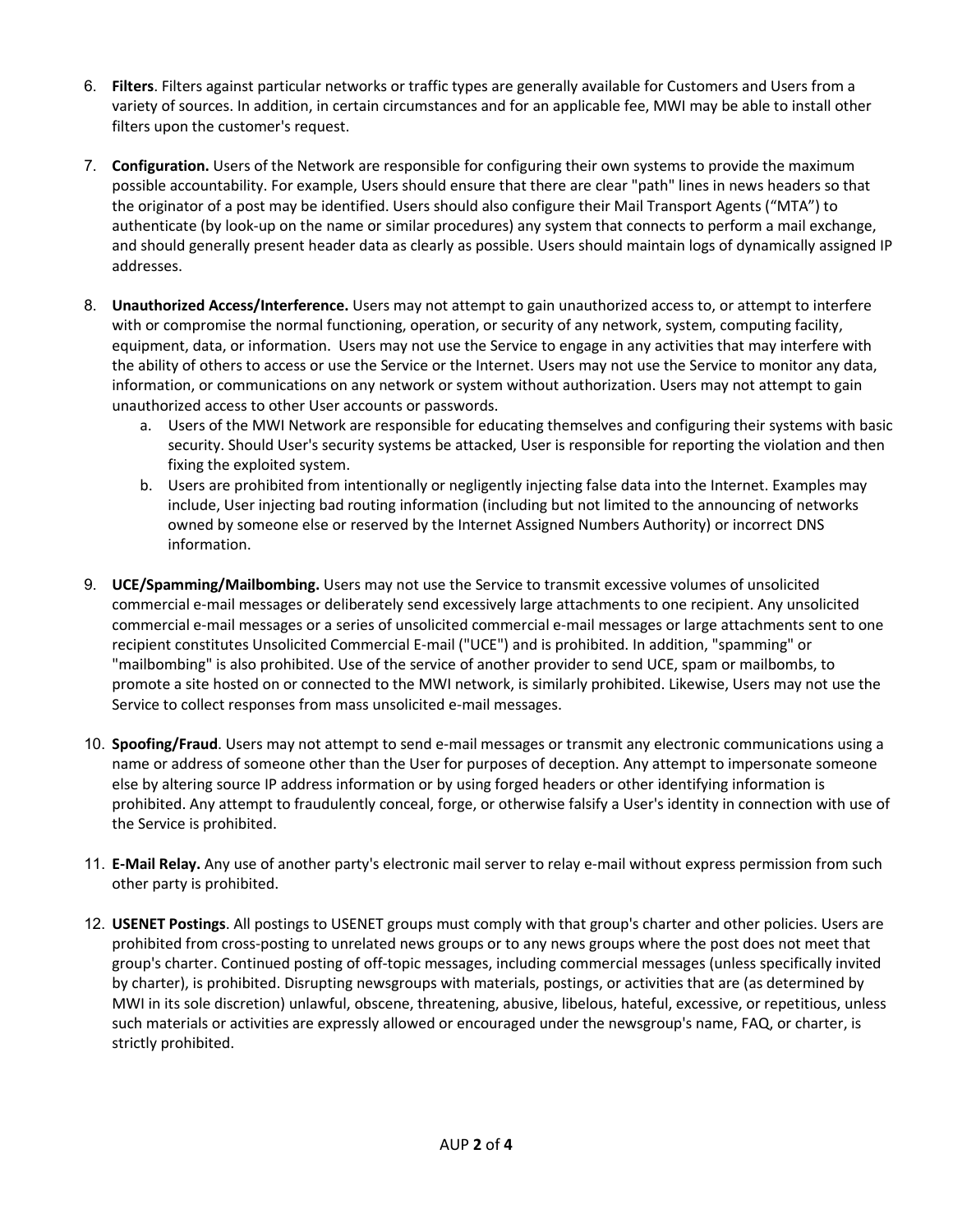- 13. **International Calling** You agree to pay for all charges for international calls, including but not limited to those placed by You or Your customers, and those that are a result of fraudulent activity, fraudulent international calling, or a compromise of your system's security resulting in increased consumption of Services.
- 14. **Illegal Activity**. Users agree to use the Service only for lawful purposes. Use of the Service for transmission, distribution, retrieval, or storage of any information, data, or other material in violation of any applicable law or regulation (including, where applicable any tariff or treaty) is prohibited. This includes, without limitation, the use or transmission of any data or material protected by copyright, trademark, trade secret, patent, or other intellectual property right without proper authorization and the transmission of any material that constitutes an illegal threat, violates export control laws, or is obscene, defamatory, or otherwise unlawful. MWI fully cooperates with any and all federal and state investigatory and prosecutorial government agencies including the National Center for the Missing and Exploited Children or other designated agencies.
- 15. **Other Prohibited Activities**. The following activities are also prohibited:
	- a. Attempting to intercept, redirect, or otherwise interfere with communications intended for others.
	- b. Intentionally transmitting files containing a computer virus or corrupted data.
	- c. Furnishing false or incorrect data to MWI on written or online applications, contracts, or other materials or information provided to MWI, including fraudulent use of credit card numbers or "bill to" telephone numbers.
	- d. Attempting to circumvent or alter the processes or procedures to measure time, bandwidth utilization, or other methods to document use of MWI's services.
- 16. **Privacy**. Because the Internet is an inherently open and insecure means of communication, any data or information a User transmits over the Internet may be susceptible to interception and alteration. MWI makes no guarantee regarding, and assumes no liability for, the security and integrity of any data or information a User transmits via the Service or over the Internet, including any data or information transmitted via any server designated as "secure."
- 17. **Additional Terms and Conditions**. The use of the Network by Customer is subject to the terms and conditions of any agreements entered into by such Customer with MWI. This Acceptable Use Policy is incorporated into such agreements by reference.
- 18. **Limitation of Liability. MWI SHALL NOT BE LIABLE FOR ANY AND ALL: DIRECT OR INDIRECT, INCIDENTAL, GENERAL, SPECIAL, CONSEQUENTIAL, OR PUNITIVE DAMAGES, INCLUDING BUT NOT LIMITED TO, LOSS OF PROFITS, LOSS OF BUSINESS OR BUSINESS OPPORTUNITY OR LOSS OF USE, EVEN IF CUSTOMER IS ADVISED OF THE POSSIBILITY OF SUCH DAMAGES, TO CUSTOMER FOR A BREACH OF THESE POLICIES, OR AN ORDER FORM OR TERM AND CONDITION OF MWI.NET. IN THE EVENT OF A BREACH OF AN OBLIGATION BY MWI, CUSTOMER'S DAMAGES SHALL BE LIMITED TO THE AMOUNT PAID BY CUSTOMER FOR THE SERVICE FOR THE PRECEEDING 3 MONTHS. NOTWITHSTANDING ANYTHING HEREIN TO THE CONTRARY, YOU AGREE TO ACCEPT THE SERVICE ON AN "AS-IS" NON-WARRANTABLE BASIS. MWI EXPRESSLY DISCLAIMS THE WARRANTIES OF MERCHANTABILITY, TITLE AND FITNESS FOR A PARTICULAR PURPOSE REGARDING THE PROVIDING OF GOODS AND SERVICES TO YOU.**
- 19. **Risk of Loss**. At all times, the risk of any loss, damage or destruction of any of Customers assets, equipment or property provided or maintained by MWI, from fire, water damage, theft or other casualty will be born by Customer at all times. Customer shall be solely responsible for insuring said property and filing insurance claims for losses associated therewith. If MWI is aware of loss or casualty to Customer's property, MWI will immediately notify buyer stating the extent of loss or damage incurred and the cause, if known.
- 20. **Personal Property Taxes**. Customer shall be solely responsible, where applicable, for paying local and state personal property taxes associated with Customer's equipment stored in a collocation facility rented or owned by MWI. In the event that MWI is required by a governmental authority to pay property taxes on behalf of Customer, MWI shall have the right to be reimbursed by customer for such amount. Customer shall reimburse MWI within 30 days of written notice that a tax has been paid on Customer's behalf by MWI.